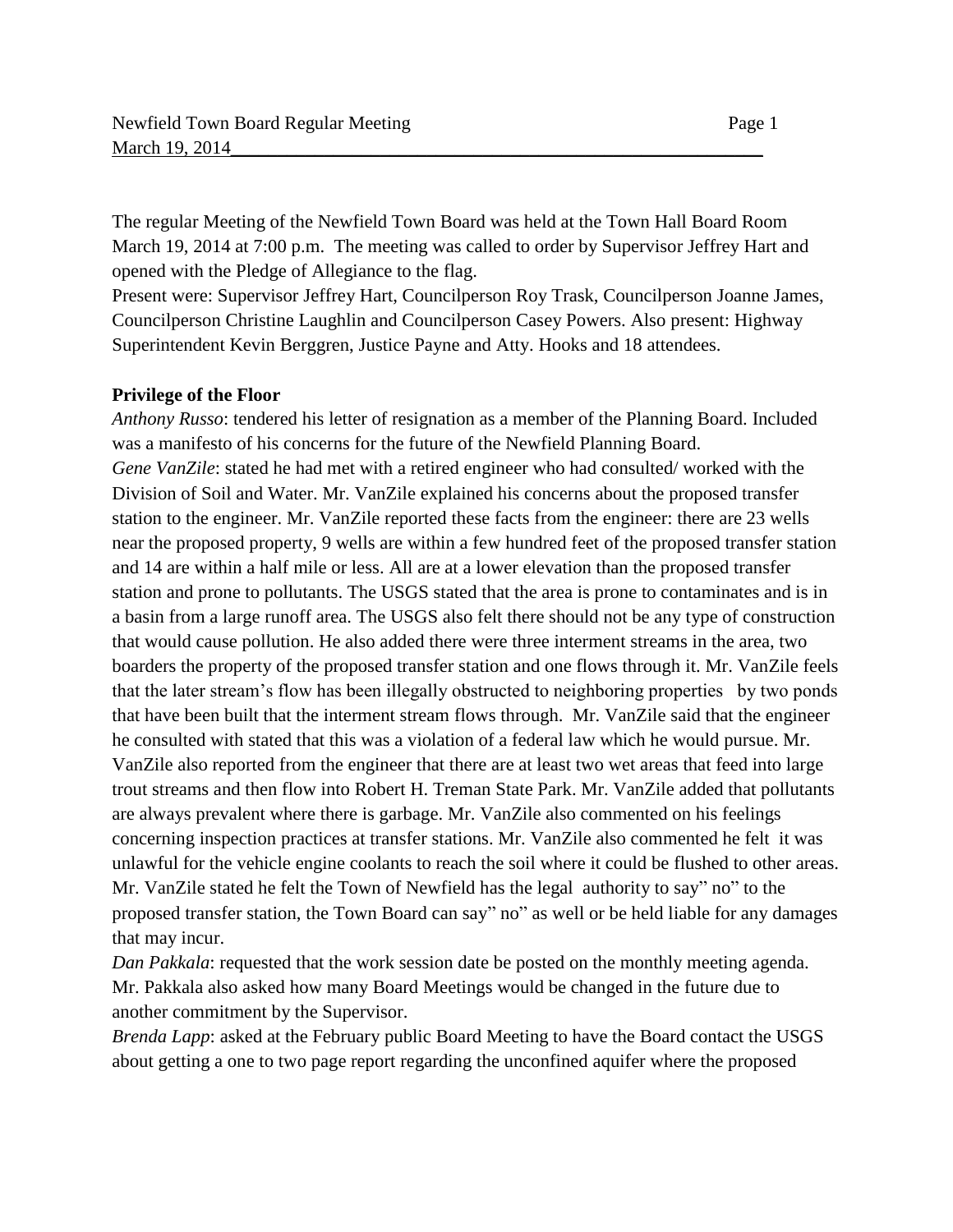transfer station property is and then send it to the DEC. Supervisor Hart responded that had not been done. Ms. Lapp would like to add to her requested materials to the DEC the following; a disc that contains photographs and videos. The videos show an engine compartment open, being washed over the open ground. She feels there is high probability of Mr. Mente contaminating the water. The disc also contains a pdf file of a blog post where Mr. Mente states he washes his trucks weekly. Ms. Lapp also commented to Councilperson Trask and Councilperson Laughlin about issues she feels are conflicts of interest. Ms. Lapp also asked Supervisor Hart where the Town Credit Card resided. Ms. Lapp also stated she would FOIL the Town concerning the third

use of the Town Credit Card by the prior Town Supervisor. *Becca Harber*: commented that the Town of Danby has computers in their Town Hall for resident use. She asked if the Town of Newfield would be open to this idea for its residents.

## **Approval of February 13, 2014 Board Minutes**

Motion was made by Councilperson Powers to approve the February 13,2014 Board Meeting Minutes, seconded by Councilperson Laughlin.

Vote AYES 5 Hart, Trask, James, Laughlin and Powers  $NAY$  0

Carried

### **Correspondence:**

Supervisor Hart read a letter from Chrys Gardener from the Tompkins County Cooperative Extension concerning grants available for beautification efforts in the Town.

### **Reports:**

*Highway*: Highway Superintendent Kevin Berggren reported there had been ice and water issues. He asked for another point of access to the water tower from Taber Road to be considered in the future. Mr. Berggren reported the Town received 150 ton of table salt from Cargil at no charge.

He reported that the Highway Department had purchased several items from the Federal Surplus Program saving the Town many thousands of dollars. Supervisor Hart asked Mr. Berggren to explain to the Board what his plans were with the money set aside to purchase the new truck. Mr. Berggren explained that he's looking at purchasing a truck from the Federal Surplus Program then converting it to a plow truck. This could be a large cost saving to the Town. Supervisor Hart explained that the Bond process had begun for the purchase of a new plow truck but at Mr. Berggren's request, the Town is holding off while Mr. Berggren investigates the above option. *Code Enforcement*: Code Enforcement Officer Harry Wright was not present however he had emailed a report to Supervisor Hart who then read said report.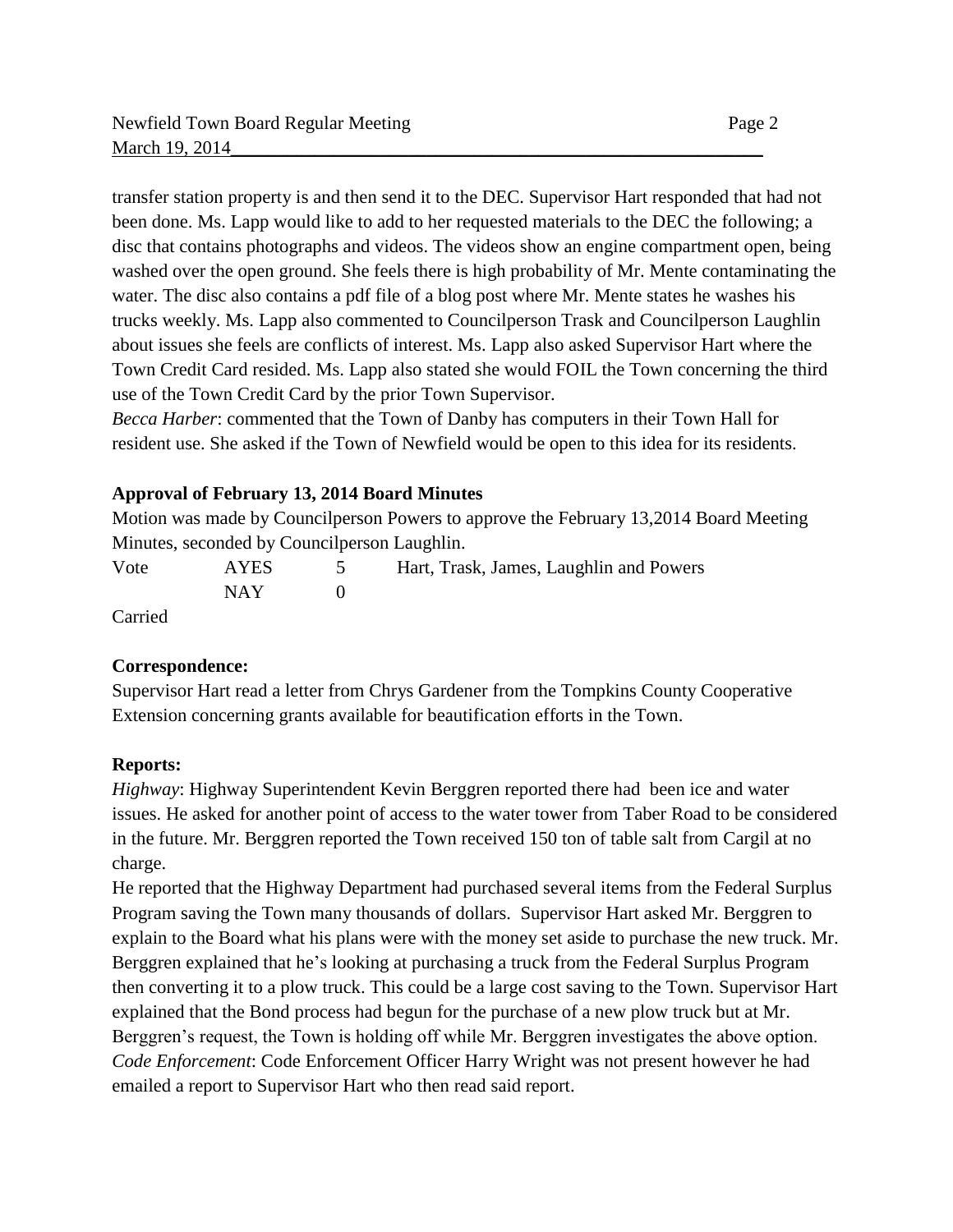*Water Sewer:* Water Sewer Manager Robb Brewer was not present; he submitted a report to the Supervisor and Board.

*Recreation:* Recreation Director Reid Hoskins was not present and had also submitted a report to the Supervisor and Board.

*Tompkins County Legislature Report*: Newfield Representative David McKenna was absent. *Supervisor*: Supervisor Hart thanked the Board Members for allowing the meeting date change. Supervisor Hart reported he had been working with Unified Court System concerning the Justice requirements and dates for training. Supervisor Hart also commented that the USGS would be playing an important role in the month of April as a lot of the projects get started.

## **New Business**

*-Bill Foster of the Cayuga Floating Class Room*: Mr. Foster was absent *-Marie Terlizzi*: of the Newfield Village Cemetery Advisory Committee came to the Town Board with its preliminary plan, which included a request for some kind of formal recognition/ authority to manage the cemetery, and a request to proceed with initial work on the Norway spruces trees. She also listed the key goals and action steps in a Master Plan for the Newfield Village Cemetery on Bank Street. Supervisor Hart asked Atty. Hooks how the funds stipulated in the designated Cemetery Account could be accessed. Councilperson James commented that she would not like any actions be to taken until the Advisory Committee was recognized by the Town. Atty. Hooks brought up several points he would look into.

*-Discussion and Approval of Resolution 10-2014*; Approving lease of property on Van Kirk Road to Thor Oeschner for farming purposes. Atty. Hooks felt that an Environmental Assessment Short Form needed to be on file. Councilperson Trask read proposed Resolution No. 10-2014 as follow:

# **RESOLUTION No. 10-2014**

WHEREAS, the Town of Newfield is authorized, pursuant to Section 64(2) of the Town Law, to lease property it owns, and

WHEREAS, the Town Board desires to lease certain vacant property it owns on Van Kirk Road ("Former Van Kirk Property"), and

WHEREAS, a Newfield resident, Thor Oeschner has expressed interest in leasing the Van Kirk property, and the town is amiable to leasing this property to Mr. Oeschner, it is hereby resolved as follows:

1. The Board approves a written lease to Mr. Oeschner in the form annexed hereto, at a rate of \$30.00 per acre per year which rate the Board finds is reasonable.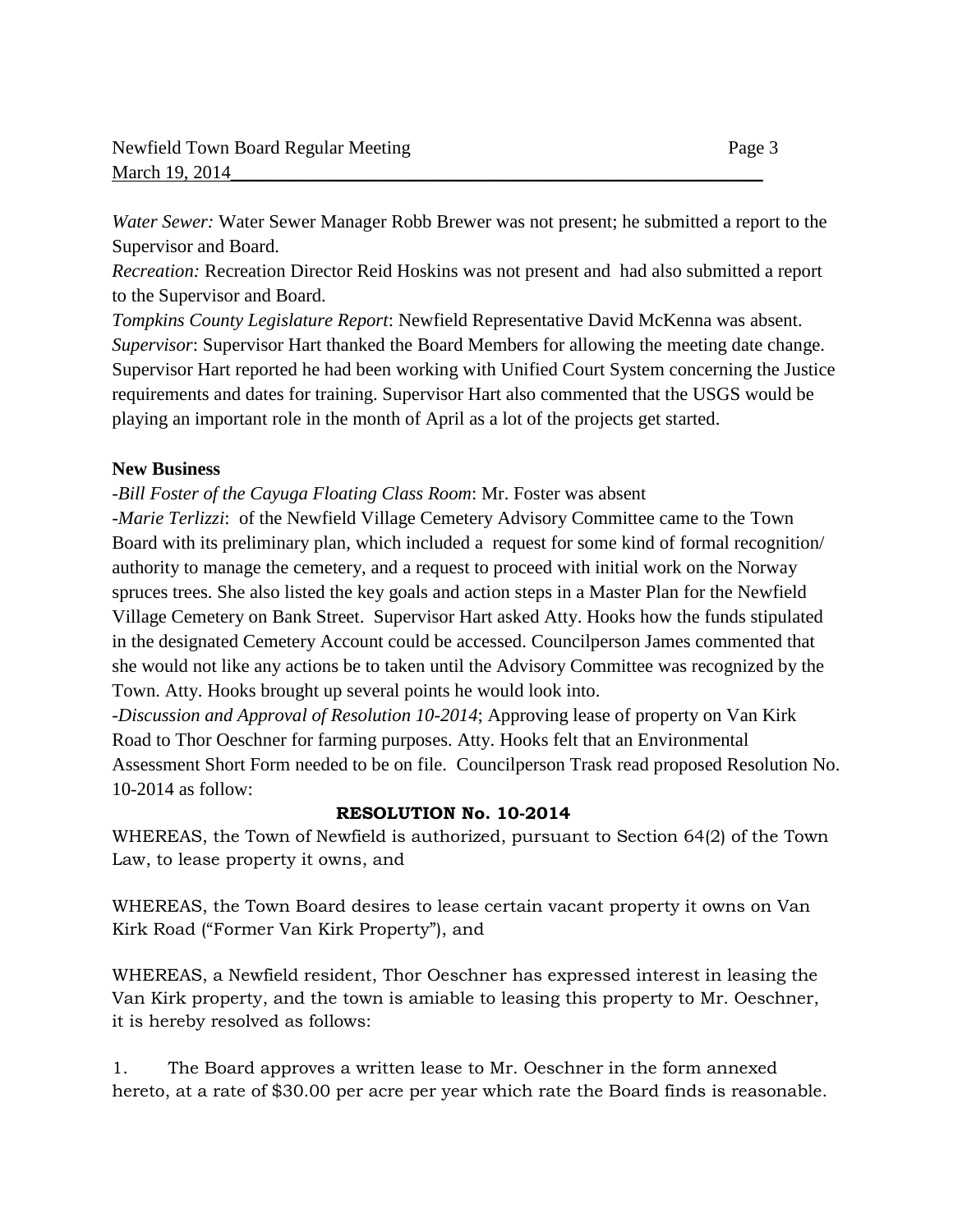2. The lease term shall be April 1, 2014 to Dec. 31, 2014 with a total lease payment of \$330.00.

3. The Board hereby agrees to lease the property, subject to a permissive referendum pursuant to Section 90 of the Town Law.

Motion was made by Councilperson Powers to approve Resolution No. 10-2014, seconded by Councilperson Laughlin.

Discussion: It was decided to change the lease ending date to December 31, 2014. Supervisor Hart read the Permissive Referendum legal to be placed in the Ithaca Journal. A copy of the lease will be available for view in the Town Hall.

| Vote: AYES | Hart, Trask, James, Laughlin and Powers |
|------------|-----------------------------------------|
| NAY        |                                         |

Carried

*-Discussion and approval of the 2012 and 2013 Audits for Town Justice Payne's Court.* Supervisor Hart thanked Nadine Bennett (Town of Newfield Bookkeeper.) Motion was made by Councilperson Trask to approve the audit of Justice Payne's Court for the year 2012, seconded by Councilperson James.

| Vote | <b>AYES</b> | Hart, Trask, James, Laughlin and Powers |
|------|-------------|-----------------------------------------|
|      | NAY.        |                                         |

Carried

Motion was made by Councilperson James to approve the audit of Justice Payne's Court for the year 2013, seconded by Councilperson Trask.

| Vote | AYES | Hart, Trask, James, Laughlin and Powers |
|------|------|-----------------------------------------|
|      | NAY  |                                         |

Carried

*-Discussion and Approval for Town Supervisor to sign the Agreement between the Town of Newfield and Gadabout Transportation Services.*

Supervisor Hart reminded the Board and Audience tis item was on the Agenda for 2013 and Gadabout had not gotten the contract to the Town to be signed.

Motion was made by Councilperson Laughlin to approve the Supervisor to sign the contract with Gadabout Transportation Services, seconded by Councilperson Powers.

| Vote | AYES  | 5 Hart, Trask, James, Laughlin and Powers |
|------|-------|-------------------------------------------|
|      | NAY 1 |                                           |
| ___  |       |                                           |

Carried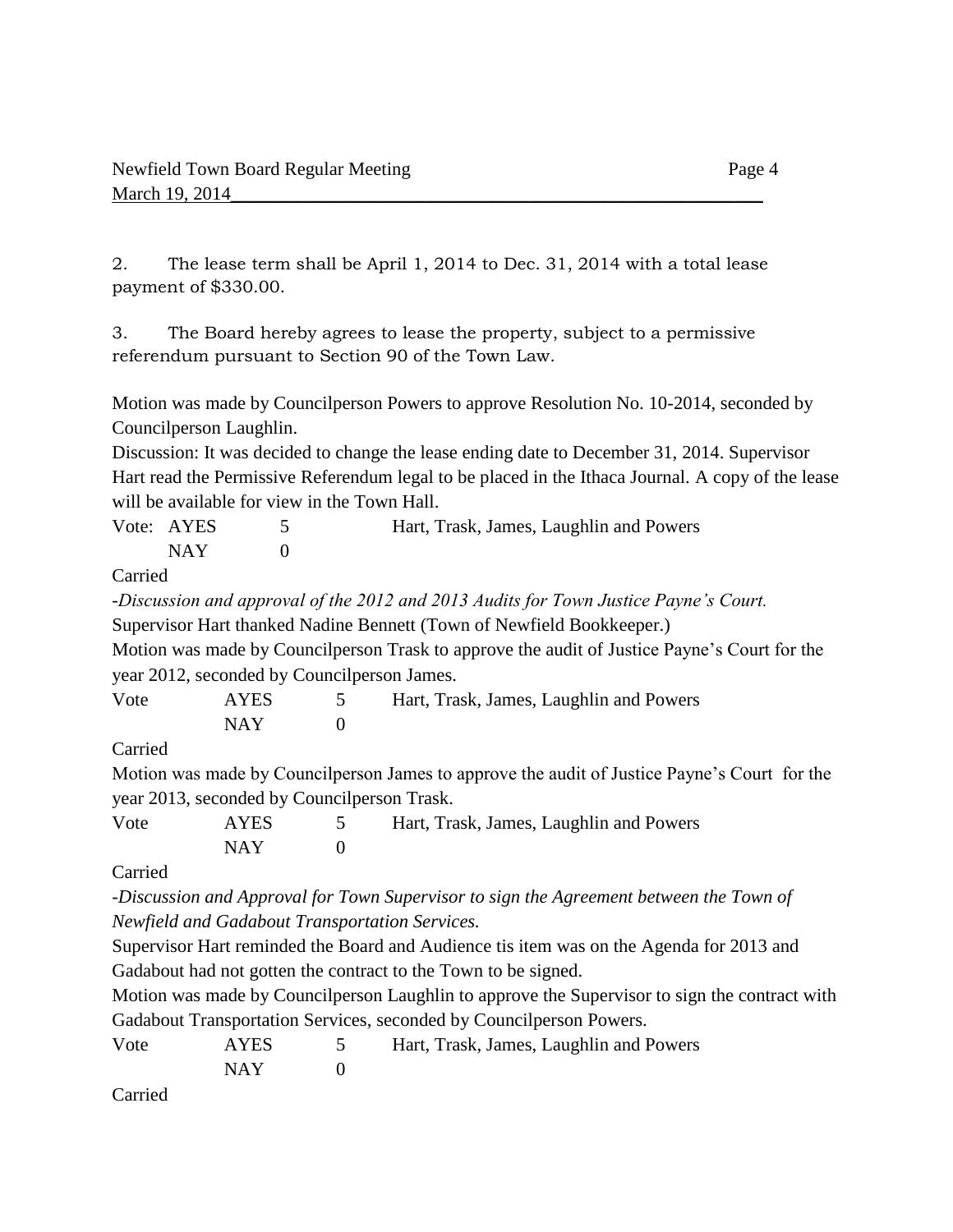*-Discussion and Approval for the Supervisor to sign the "In Lieu of Taxes" Agreement Between the Town of Newfield and Better Housing for Tompkins County, Inc.*

Supervisor Hart explained that this was discussed at the February Board Meeting, the Town was waiting for the document to be signed and returned.

Motion was made by Councilperson James to approve the Supervisor to sign the agreement with Better Housing of Tompkins County, seconded by Councilperson Powers.

| Vote | <b>AYES</b> | Hart, Trask, James, Laughlin and Powers |
|------|-------------|-----------------------------------------|
|      | NAY         |                                         |

Carried

*-Discussion and Approval of decision to either appoint a Town Justice to replace vacant seat or wait until November election.*

Supervisor Hart explained that a decision needed to be made concerning this issue as the New York State Justice Training School would begin on March  $31<sup>st</sup>$ . Supervisor Hart spoke with the Uniformed Court System with concerns that were voiced at the previous work session. Supervisor Hart feels that the Newfield Town Court is better having 2 justices. Councilperson Laughlin wants what is best for the Town and the Town Court System. Councilperson James felt that Justice Payne's preference of one working Justice during the interim period should be respected. Atty. Hooks commented that there are time sensitive activities that need to be adhered to. Councilperson Laughlin did not doubt Justice Payne's ability, but feels the Town should be prepared and have a justice trained. Councilperson Laughlin added the work load will continue to grow and it would be 9 months until another Justice would be working. Supervisor Hart commented that if it were September, it would be an easy decision to only have one working justice. Supervisor Hart affirmed his respect of job Justice Payne's is doing, but the case load indicates there is a need for an additional justice. Councilperson Powers also commented on her respect for Justice Payne. She also supported Justice Payne's recommendation for one working Justice. Councilperson Trask commented that he had several conversations with Justice Payne and the Board. He asked for a definition of "temporary" in this situation. Supervisor Hart responded from his conversation with the Unified Court System, that each request is handled individually and there was not a clear answer. Councilperson Trask had no doubt that Justice Payne could handle the Court in the interim. He felt that it would depend on who the Board chose to appoint, their abilities to go through the Justice Training School, and how that individual would move forward. Councilperson Trask felt it was best for the Town to move forward and look to appoint a second Justice. Supervisor Hart announced that interviews would be held Wednesday, March  $26<sup>th</sup>$ , and a special Board Meeting to be held the same date at 7:30 to announce its decision. Atty. Hooks commented that according to Town Law Section 20, two justices are required for our population. Councilperson Laughlin commented the Town of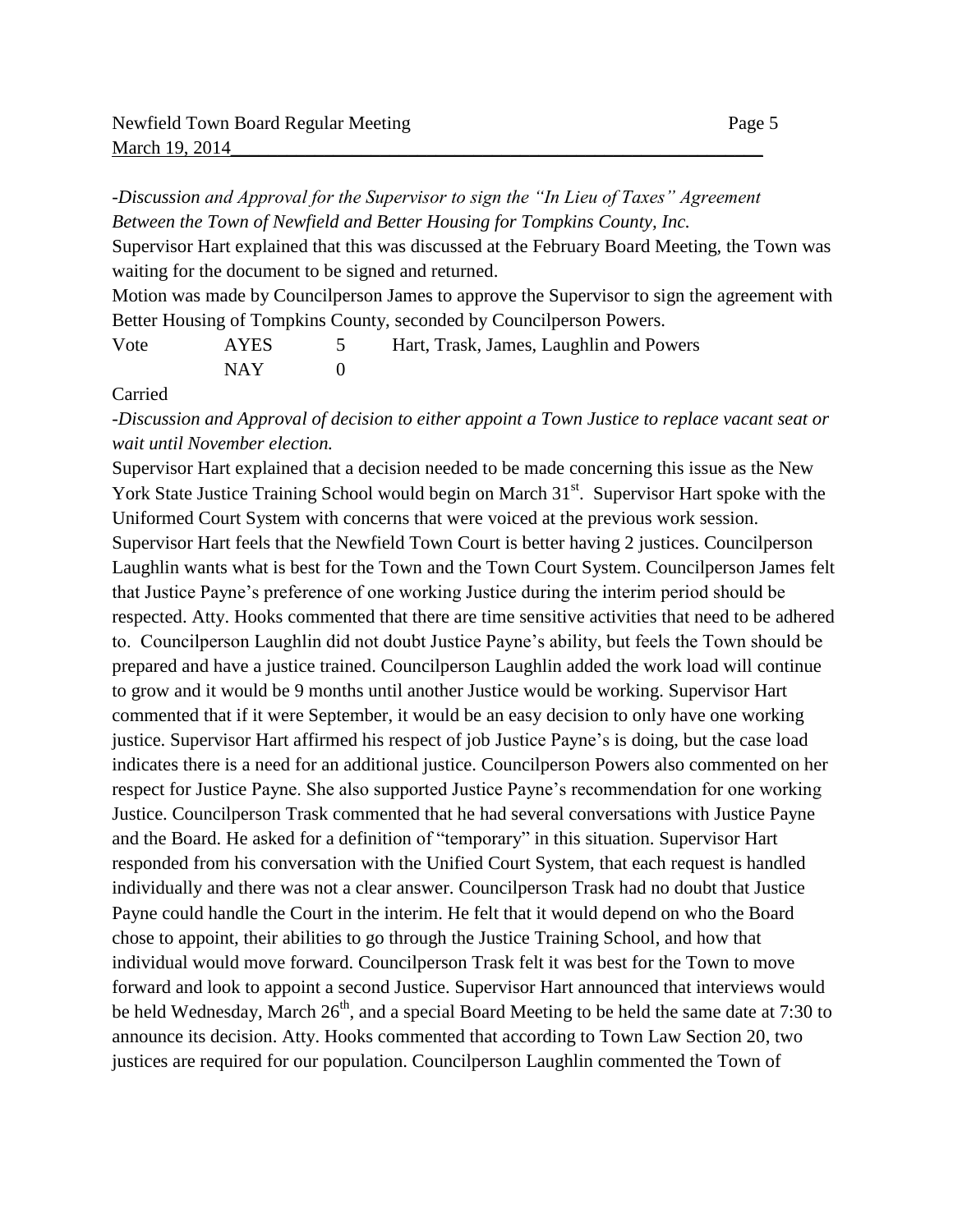Enfield voted on a referendum to reduce to one Justice. She felt this may be a good test to find out if the Town may want to go to one Justice.

Motion was made by Councilperson Trask to move forward with the appointment of a second Town Justice, seconded by Councilperson Laughlin.

| Vote | <b>AYES</b> | Hart, James and Laughlin |
|------|-------------|--------------------------|
|      | <b>NAY</b>  | James and Powers         |

Carried

*-Discussion and approval for the Town Supervisor to sign the Agreement between Tompkins County Water & Soil and the Town of Newfield.*

Supervisor Hart explained that this item had been mentioned at the February meeting, and that the Town was waiting for the signed contract to be returned to the Town. Motion was made by Councilperson Powers to approve the Supervisor to sign the agreement with Tompkins County Soil & Water, seconded by Councilperson James.

| Vote | <b>AYES</b> | Hart, Trask, James, Laughlin and Powers |
|------|-------------|-----------------------------------------|
|      | NAY.        |                                         |

Carried

Max Carter gave Board Members a report of his Eagle Scout Project.

Motion was made to support this Eagle Scout Project by Councilperson Powers, seconded by Councilperson James.

| Vote                                             | <b>AYES</b> | Hart, Trask, James, Laughlin and Powers |
|--------------------------------------------------|-------------|-----------------------------------------|
|                                                  | NAY -       |                                         |
| $\sim$ $\sim$ $\sim$ $\sim$ $\sim$ $\sim$ $\sim$ |             |                                         |

Carried

### **Old Business**

Supervisor Hart read a request from the Collective Bargaining Unit to meet with Chuck Campbell to discuss and review health insurance benefits. Supervisor Hart commented that Mr. Campbell represented Finger Lakes Insurance previously used by the Town.

*Update on the US Geological Survey Aquifer Drilling:* Supervisor Hart stated that the Town had been in contact with the USGS. The USGS has been meeting with potential drillers to look at sites. Supervisor Hart reported that Highway Superintendent Berggren was investigating the possibility of the sites on being on Town property. Superintendent Berggren asked if a well could be drilled in a Town Right of Way. Supervisor Hart reviewed what the State requirements were for drilling in the State Right of Ways.